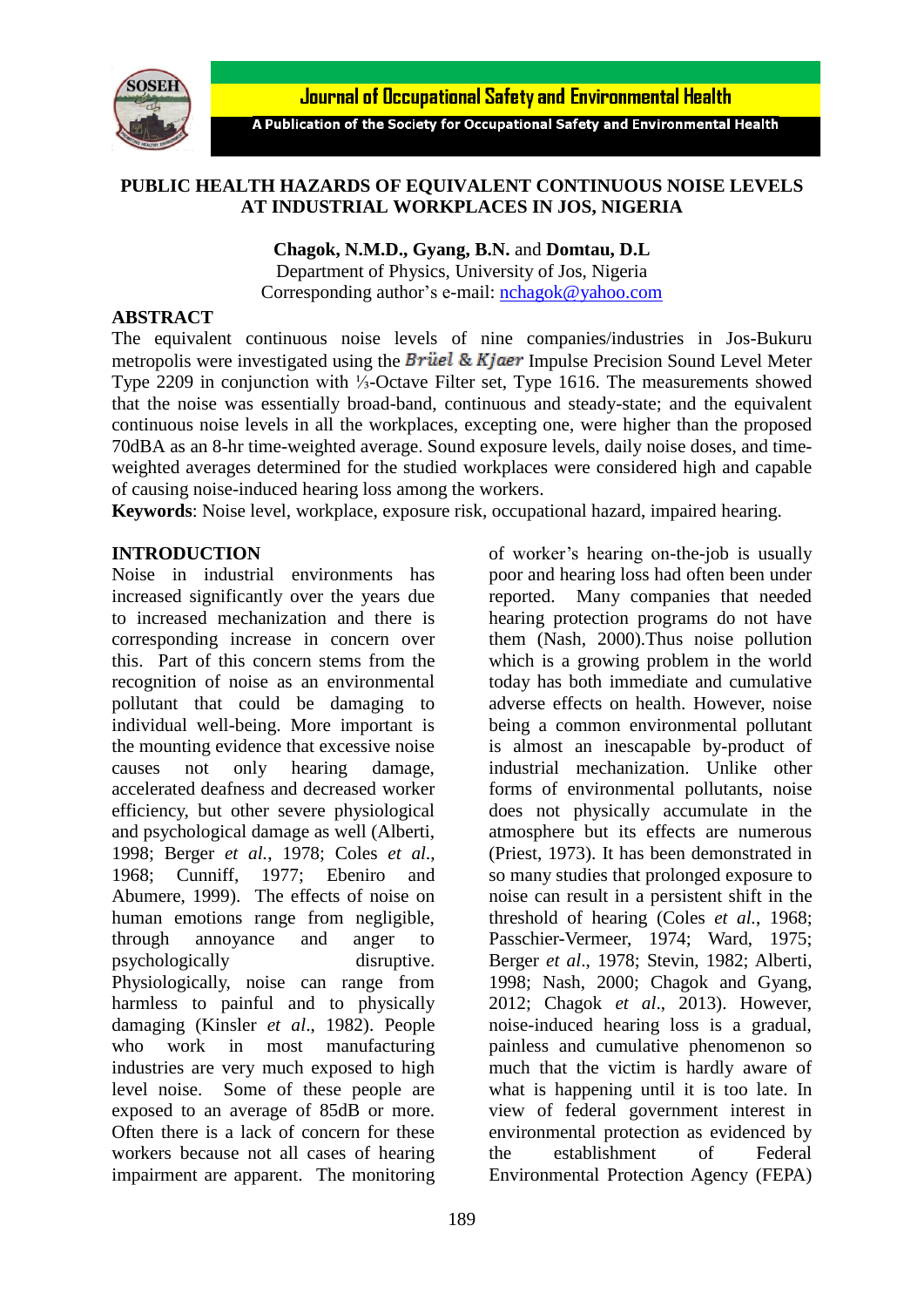and National Environmental Standards and Regulations Enforcement Agency (NESREA), results would provide a concrete basis for advising the Federal, State and Local Governments in the country to enact practicably enforceable legislation – i.e. specifying levels aimed at controlling the noise levels experienced by citizens, the goal of which is the protection of the citizen's hearing. Exploratory studies of Chagok and Gyang (2012) involving some companies in Jos established a definite relationship between threshold shift and duration of exposure, the level and pattern of noise being invariant (on a cyclic daily basis) throughout the duration for a wide range of exposure. The relations so established permit the calculations of statistical distributions of noise-induced pure-tone threshold shift at various audiometric frequencies for a population exposed for a specified time to a specified noise level, including allowance for age. Chagok and Gyang (2013) therefore recommended for promulgation by regulatory agencies for occupational noise exposure 70dBA as an 8-hour time weighted average. The daily noise exposures in the mills consist of exposures to different noise levels for different durations and are therefore put in the form of noise dose (D). This permits a reliable estimation of the employees' daily equivalent exposure. The equivalent continuous noise level of a time-varying noise *Leq* is given by Cunniff (1977) as

$$
L_{eq} = 10 \log_{10} \frac{1}{T} \int_{0}^{t} \left(\frac{P_a}{P_0}\right)^2 dt \dots \dots \dots \dots \dots (1)
$$

This translates to

$$
L_{eq} = 10\log_{10}\left(t_1 \times 10^{\frac{L_1}{10}} + t_2 \times 10^{\frac{L_2}{10}} + \dots + t_n \times 10^{\frac{L_n}{10}}\right)/T
$$
 (2)

*T* is the total time, i.e.  $\sum t_i$  and  $t_i$  is the time in hours the workers work in a section whose sound level reading is *Li* .

To obtain an expression for the sound exposure level  $(L<sub>E</sub>)$ , the sound exposure, E, defined by Stevin (1982) as the time integral of the squared sound pressure  $P^2(t)$  over a stated time T given in equation 2.2 was used.

$$
E = \int_{0}^{T} P^{2}(t)dt
$$
 (3)

This is essentially an estimate of the sound energy associated with the noise over the time *T* . The sound exposure level is the expression in decibels of the ratio of the weighted sound exposure to the reference sound exposure. The reference sound exposure  $(E_0)$  is equal to the product of the squared reference sound pressure  $(P_0)$ of  $20\mu P_a$  and the reference duration (t<sub>0</sub>) of one second.

That is, 
$$
E_0 = P_0^2 t_0 = P_0
$$
 ....... (4)

The A-weighted sound exposure level LAE is therefore

$$
L_{AE} = 10\log\left(\frac{T}{\rho}\right)P^2(t)dt / P_o^2
$$
  
=  $10\log\left[\left(\frac{P}{P_o}\right)^2T\right]$   
=  $\log\left(\frac{P}{P_o}\right)^2 + 10\log T$   
=  $L_A + 10\log T$  (5)

When the daily noise exposure consists of periods of different noise levels, the daily dose (D) shall not equal or exceed 100, as calculated according to

$$
D = \left[\sum \frac{t_i}{\tau_i}\right] x 100 \dots \dots \dots \dots \dots \dots \dots \dots \tag{6}
$$

 $t_i$  is the total time of exposure at a specified noise level and  $\tau_i$  is the exposure duration for which noise at this level becomes hazardous. Time  $\tau_i$  was derived (Chagok et al., 2013a) as

$$
\tau_i = \frac{\underbrace{28800}}{\underbrace{2 \cdot 70}} \, s \, \dots \dots \dots \dots \dots \dots \dots \dots \dots \dots \tag{7}
$$

The daily dose can be converted into an 8 hr time weighted average (TWA) according to the expression ….……… (8) The 70 in equation (4) comes from the recommended occupational noise exposure

 $(2)$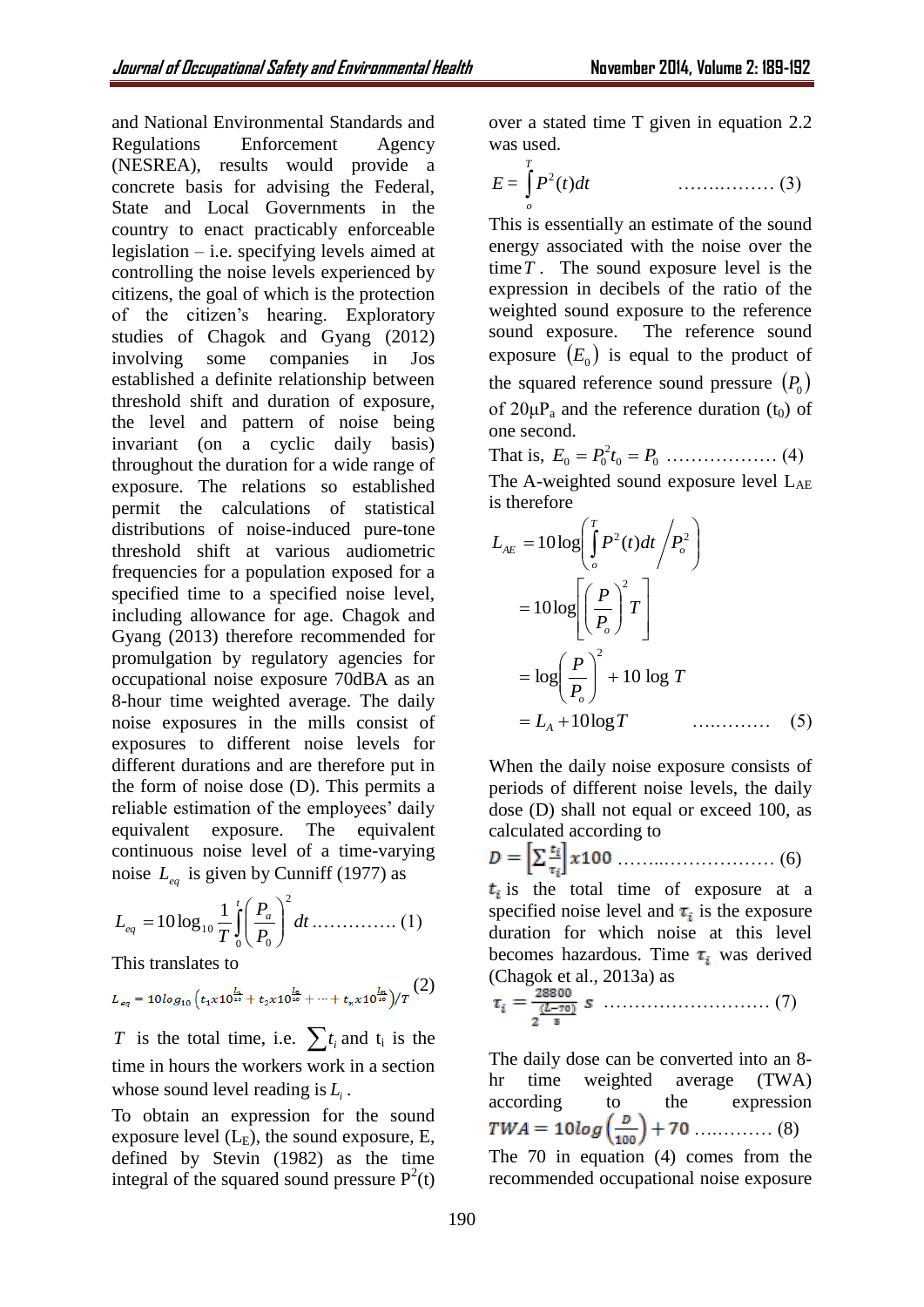### **Chagok, N.M.D., Gyang, B.N. and Domtau, D.L (2014). Public Health Hazards of Equivalent Continuous Noise Levels at Industrial Workplaces in Jos, Nigeria**

of 70dBA as an 8-hr time-weighted average (Chagok and Gyang, 2013).

# **MATERIALS AND METHODS**

Chagok and Gyang (2012; 2013) reported the measurement of A-weighted Sound Pressure Levels and Sound Spectrum Levels, at machine-operator positions in some companies/industries in Jos, Nigeria using *Brüel & Kjaer* Impulse Precision Sound Level Meter Type 2209 in conjunction with ⅓-Octave Filter set, Type 1616 and the audiometric tests of selected workers carried out using Beltone 112 Audiometer. The background noise levels during all tests satisfied the octave band level requirements of ANSI S3.1-1977. From the outcome of these empirical studies, a damage risk criteria of 70dBA was proposed for exposure to steady-state broad-band noise by regulatory agencies (Chagok and Gyang, 2013) and was used to compute trade-off between equivalent noise levels and time of exposure for zero noise-induced hearing loss (Chagok *et al*., 2013a). Also, monaural impairment and handicap for exposure to noise were computed (Chagok *et al.*, 2013b). In this work, these results were used for the computation of the daily noise dose (D) and the time-weighted average (TWA) of the companies/industries.

## **RESULTS AND DISCUSSION**

The equivalent sound pressure levels of the work environments in the companies/ industries were determined using equation (2) as employees were not confined to only one work station. The time that a typical employee spent at a location was estimated from data supplied (during interview) by the foremen and supervisors of the companies/industries. Table 1 shows the equivalent continuous noise levels of the workplaces obtained using equation (2), exposure level obtained using equation (5), noise dose obtained using equation (6) and the time-weighted average obtained using equation (7). In all the companies/ industries except  $D_2$ , the equivalent

continuous noise level is more than 70dBA with very high dosages in percentages. This implies that the work environments were capable of causing noise annoyance and noise-induced hearing loss. It may be noted that the time-weighted average (TWA) is approximately the same with the equivalent continuous noise level  $(L_{eq})$ .

**Table 1:** Time-Weighted Average (TWA) and Dose (D) for the Companies/Industries

| and Dose $(D)$ for the Companies/modules |       |          |           |            |
|------------------------------------------|-------|----------|-----------|------------|
| MILL                                     | $L_A$ | $L_{AE}$ | D%        | <b>TWA</b> |
| $A_1$                                    | 92    | 137      | 12100.84  | 90.82      |
| A <sub>2</sub>                           | 87    | 132      | 5088.34   | 87.07      |
| $A_3$                                    | 90    | 135      | 10176.68  | 90.08      |
| $\mathsf B_1$                            | 85    | 130      | 3200.00   | 85.05      |
| $\mathsf B_2$                            | 89    | 134      | 8067.23   | 89.98      |
| $C_1$                                    | 89    | 134      | 8067.23   | 89.07      |
| C <sub>2</sub>                           | 86    | 131      | 4033.61   | 86.06      |
| $D_1$                                    | 75    | 120      | 317.50    | 75.02      |
| $D_2$                                    | 67    | 112      | 50.00     | 66.99      |
| $E_1$                                    | 102   | 147      | 169411.76 | 102.29     |
| E <sub>2</sub>                           | 106   | 151      | 411428.57 | 106.14     |
| $E_3$                                    | 104   | 149      | 261818.18 | 104.19     |
| F <sub>1</sub>                           | 100   | 145      | 102857.14 | 100.12     |
| F <sub>2</sub>                           | 98    | 143      | 65454.55  | 98.16      |
| $F_3$                                    | 97    | 142      | 32359.55  | 95.10      |
| G <sub>1</sub>                           | 94    | 139      | 25714.29  | 94.10      |
| G <sub>2</sub>                           | 88    | 133      | 6857.14   | 88.36      |

## **CONCLUSION**

The noise dosage in most work environments in companies/industries is not known and workers may be exposed to noise levels that may be damaging to their hearing mechanism resulting to noiseinduced hearing loss. Physical measurements of sound noise pressure levels showed that most factory workers are exposed to hazardous levels of noise. For hearing conservation, the dosage of industries/companies in which workers work must always be less than 100%. However, if the dosage is more than 100%, hearing protection must be provided by the employers and the employees are encouraged to use them. The authors suggest that:

i. Noise assessment of workplaces be carried out regularly.